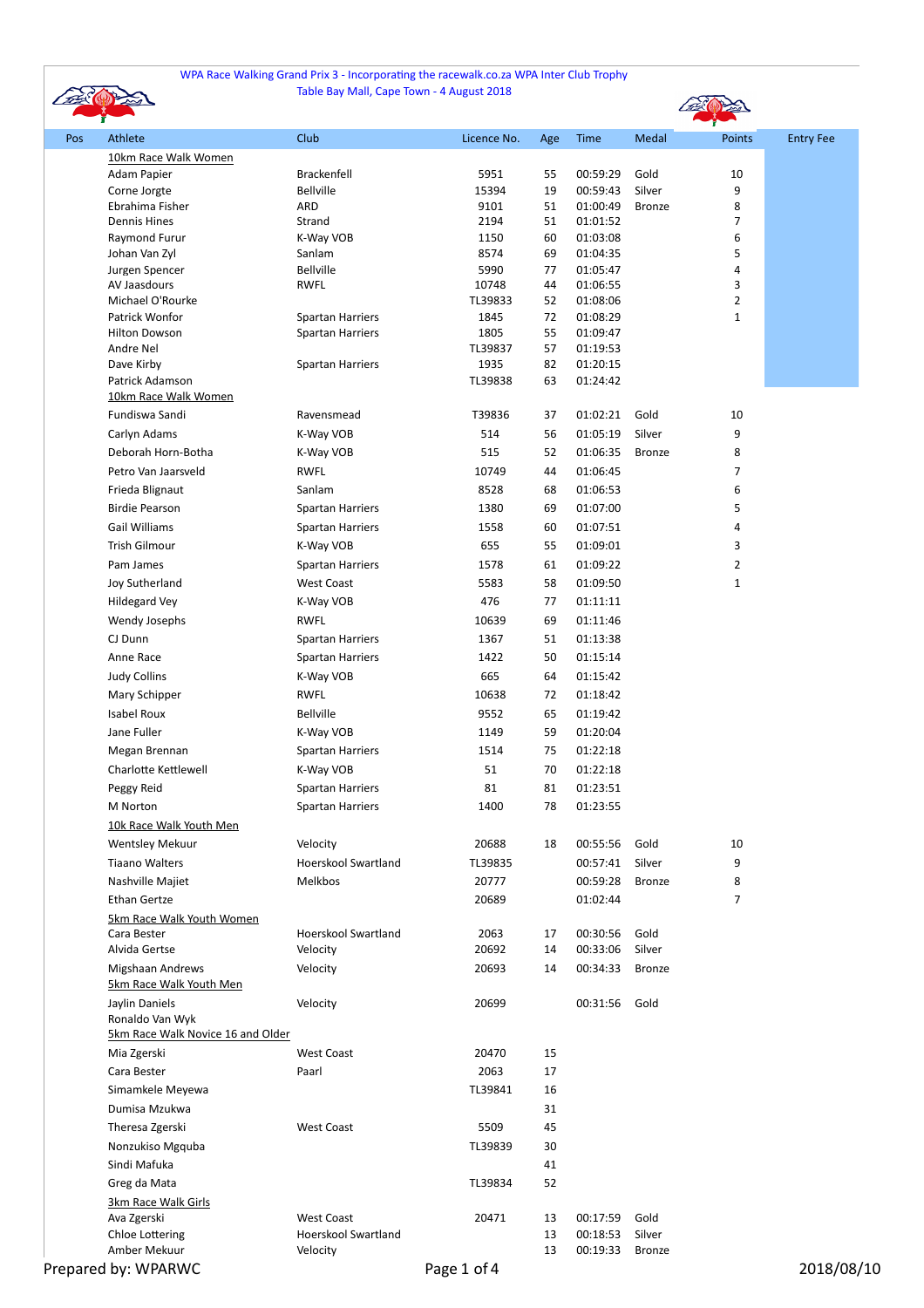|              | Shanade Jacobs                    | Velocit |  |  |  |  |
|--------------|-----------------------------------|---------|--|--|--|--|
|              | WPA RACE WALKING INTERCLUB TROPHY |         |  |  |  |  |
| Walkers      | Club                              | Points  |  |  |  |  |
| 8            | K-Way VOB                         | 26      |  |  |  |  |
| 3            | <b>Bellville</b>                  | 13      |  |  |  |  |
| 11           | <b>Spartan Harriers</b>           | 12      |  |  |  |  |
| 2            | Sanlam                            | 11      |  |  |  |  |
| $\mathbf{1}$ | <b>Brackenfell</b>                | 10      |  |  |  |  |
| $\mathbf{1}$ | Ravensmead                        | 10      |  |  |  |  |
| 4            | RWFL                              | 10      |  |  |  |  |
| 6            | Velocity                          | 10      |  |  |  |  |
| 3            | Hoerskool Swartland               | 9       |  |  |  |  |
| 1            | ARD                               | 8       |  |  |  |  |
| 1            | Melkbos                           | 8       |  |  |  |  |
| 1            | Strand                            | 7       |  |  |  |  |
| 1            | Paarl                             | ŋ       |  |  |  |  |
| 4            | <b>West Coast</b>                 | 1       |  |  |  |  |
|              |                                   |         |  |  |  |  |

 $\frac{13}{13}$  00:20:26